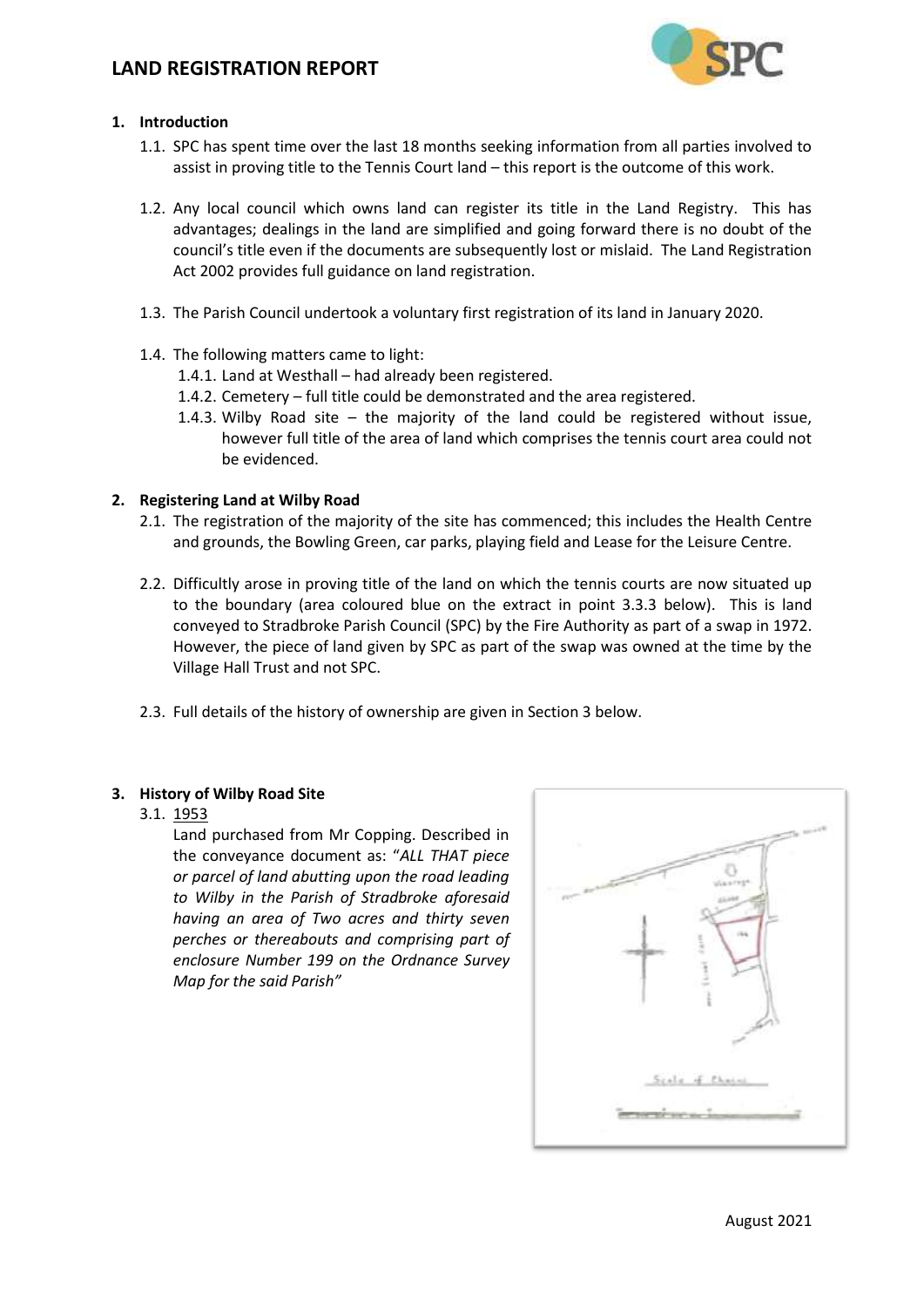3.2. 1965

Land sold to Village Hall Trust. Described in conveyance document as: "*ALL THAT parcel of land situate at the north-eastern corner of the within described property have an area of approximately .280 of an acre in fee simple"*

(**Note**: the area marked as Tennis Courts – is where the old tennis courts were situated in 1965)



### 3.3. 1972

Land swap between Parish Council and Suffolk & Ipswich Fire Authority.

- 3.3.1. The piece of land offered by the Parish Council is described as: "*ALL THAT piece or parcel of freehold land situate in the Parish of Stradbroke aforesaid and abutting towards the east upon Wilby Road there as the same comprises part of Ordnance Survey Number 199 on the Ordnance Survey Map for the said Parish contains an area of 0.148 or thereabouts and is for the purpose of identification only more particularly delineated on the plan annexed hereto and thereon coloured yellow".*
- 3.3.2. The piece of land offered by the Suffolk & Ipswich Fire Authority is described as: "*ALL THAT piece or parcel of freehold land situate in the Parish of Stadbroke aforesaid comprising part of Ordnance Survey Number 199 on the Ordnance Survey Map for the said Parish and containing an area of0.43 acres or thereabouts As the same is for the purpose of identification only more particularly delineated on the plan annexed hereto and thereon coloured blue".*
- 3.3.3. Extract from map referred to in 3.3.1. & 3.3.2. above:



- 3.4. Documents are available for the following land transfers that show clear title to land which SPC is registering:
	- 3.4.1. 1977 SPC obtain land which is now the playing field from Mr Cooper
	- 3.4.2. 1990 SPC obtain land for an extension to the playing field from Mr Cooper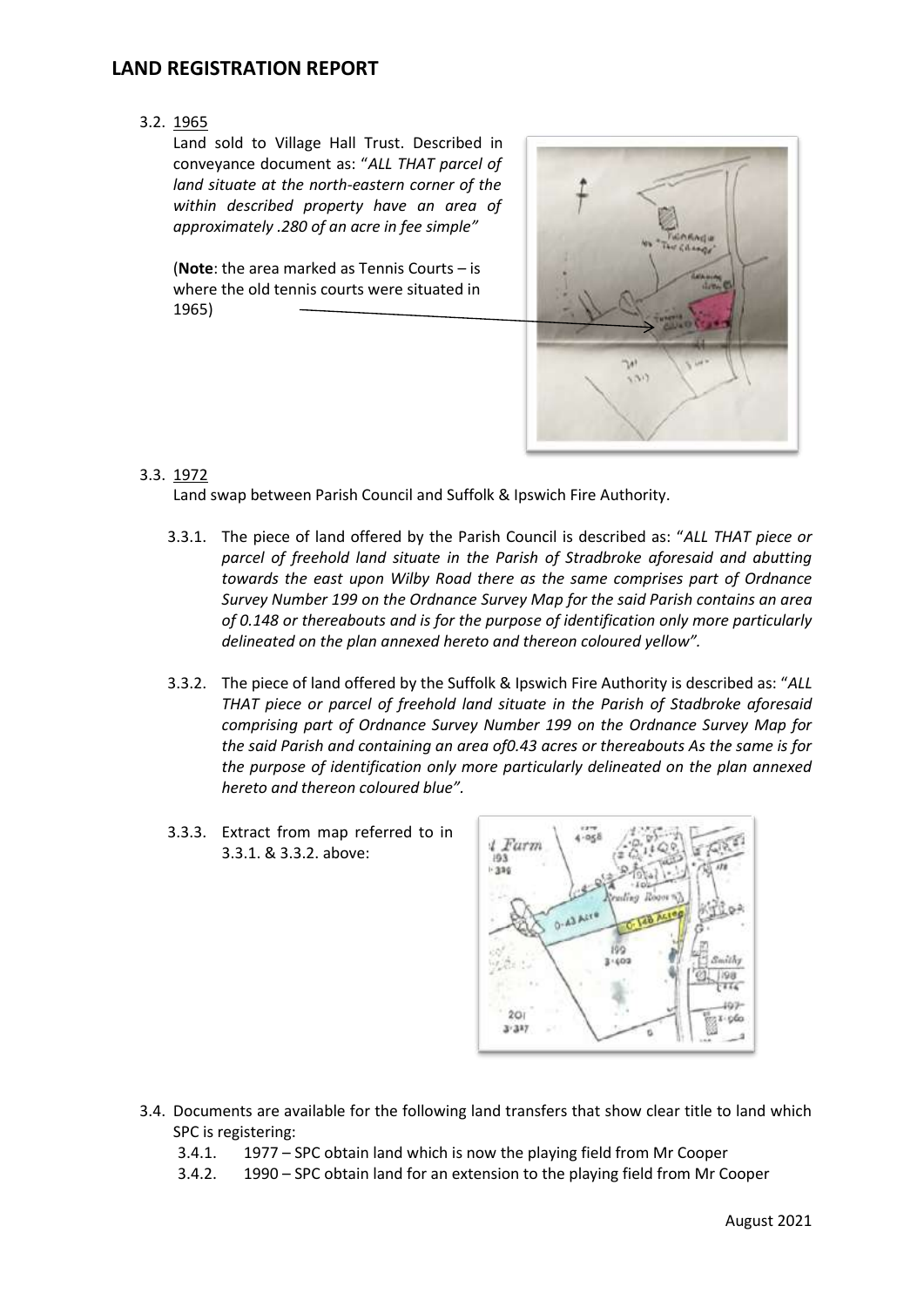- 3.4.3. 1990 Leisure Centre is leased to Mid Suffolk District Council
- 3.4.4. 1994 SPC transfer the land on which the Sports & Social Club stands to the Community Centre.

#### **4. Evidence gathered**

- 4.1. Stradbroke Sports & Community Centre (Community Centre), as successors in title to the Village Hall Trust, checked their records to see if any legal documents could be found that show the land in question (area shown in yellow on extract of map in point 3.3.3) was conveyed back to SPC.
- 4.2. The Community Centre Trustees could find no documents showing an official transfer of the land back to SPC. The Chair of the Trustees stated that she had been informed that there was a verbal agreement allowing SPC to undertake the swap, but SPC has no record of this.
- 4.3. The Tennis Club officials also checked their records for any documents to show that the land was transferred back into the ownership of SPC; they had no documents on file.
- 4.4. Suffolk County Council officers checked their records to see if they had a copy of any documents showing that the land they gained as part of the 1972 swap was owned by SPC at the time of the swap.
- 4.5. Suffolk County Council confirmed that the documents used to prove title when registering the land were a conveyance on land sold between the County Council and SPC in 1972, and the 1953 conveyance between SPC and Mr Cooper, as follows:

"*I have checked our title with Land Registry and can see that the yellow land has been duly transferred to the County via the Deed of Exchange dated 19 October 1972 (the 1972 Conveyance) on the basis that the PC is the owner of the yellow land which it holds as part of a larger parcel of land under a conveyance dated 7 October 1953 made between Fredrick Copping and the PC (the 1953 Conveyance). This is the conveyance that you say has either been lost or destroyed or has never existed. If the conveyance did not exist it seems illogical that it is so clearly defined in the 1972 Transfer*."

When the 1965 conveyance document was copied to Suffolk County Council, the following response was received:

*"I think the position is clear for SCC in that we were not aware of the 1965 Conveyance.*

*I am not sure what further information the county can give you on the transaction however do contact me if have any more queries."*

- 4.6. SPC wrote to the Charity Commission asking for any documentation it held on file concerning the land ownership of the Community Centre. The Commission advised it does not hold records on file concerning land ownership.
- 4.7. SPC reviewed documents which had been placed in the records office and noted the following:
	- 4.7.1. Minutes from Parish Council meeting of  $14^{\text{th}}$  April 1969 record the following: *"Land at Playing Field (Wilby Road)*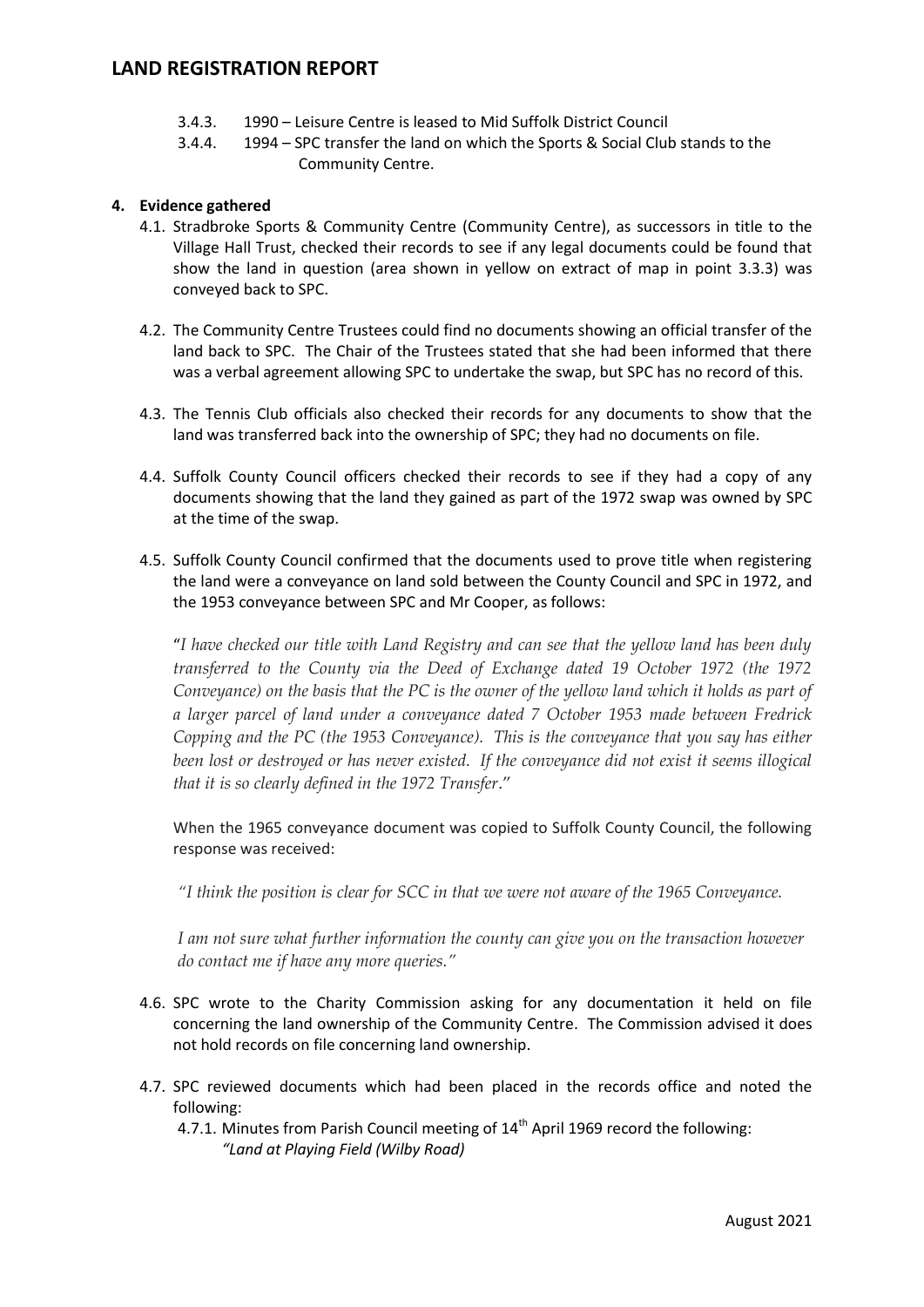*A letter had been received from the East Suffolk County Council regarding the siting of a new Fire Station at Wilby Road on Mr F Coppings land. In order to get the desired width for development the County Council want a portion of the P.Field 0.15 acres on a straight swap basis with land they intend to purchase. A meeting took place at the site on March 10th where some members of the P.F.C. were present. It was regretted that due to the quick visitation of County Council officials all playing Field Members had not been informed, this the Chairman apologised for. The factor that emerged from these deliberations were that the land the County Council required had already been designated to the Village Hall Committee. …..*."

- 4.7.2. Letter dated 12<sup>th</sup> February 1970 from the Parish Council's solicitor which states: "*…..According to the Deeds a piece of land at the north eastern corner was sold off to the Trustees of the Stradbroke Village Hall on 1st March, 1965. ….*"
- 4.7.3. There is no mention in SPC records of a conveyance document showing that the land swapped in 1972 was conveyed back to SPC by the Community Centre at any time after the 1965 sale and before the 1972 swap.

#### **5. Conclusion**

- 5.1. No document can be found to show that SPC owned the land it swapped with Suffolk & Ipswich Fire Authority in 1972. In addition, there is no evidence that there was ever a document and it is likely that if any agreement was reached it was verbal and therefore no record exists.
- 5.2. The 1953 conveyance document clearly highlights that the land had previously been sold to the Community Centre, and this sale was noted by the Charity Commission in 1965, therefore it should have been noted by all parties during the negotiations in 1972.

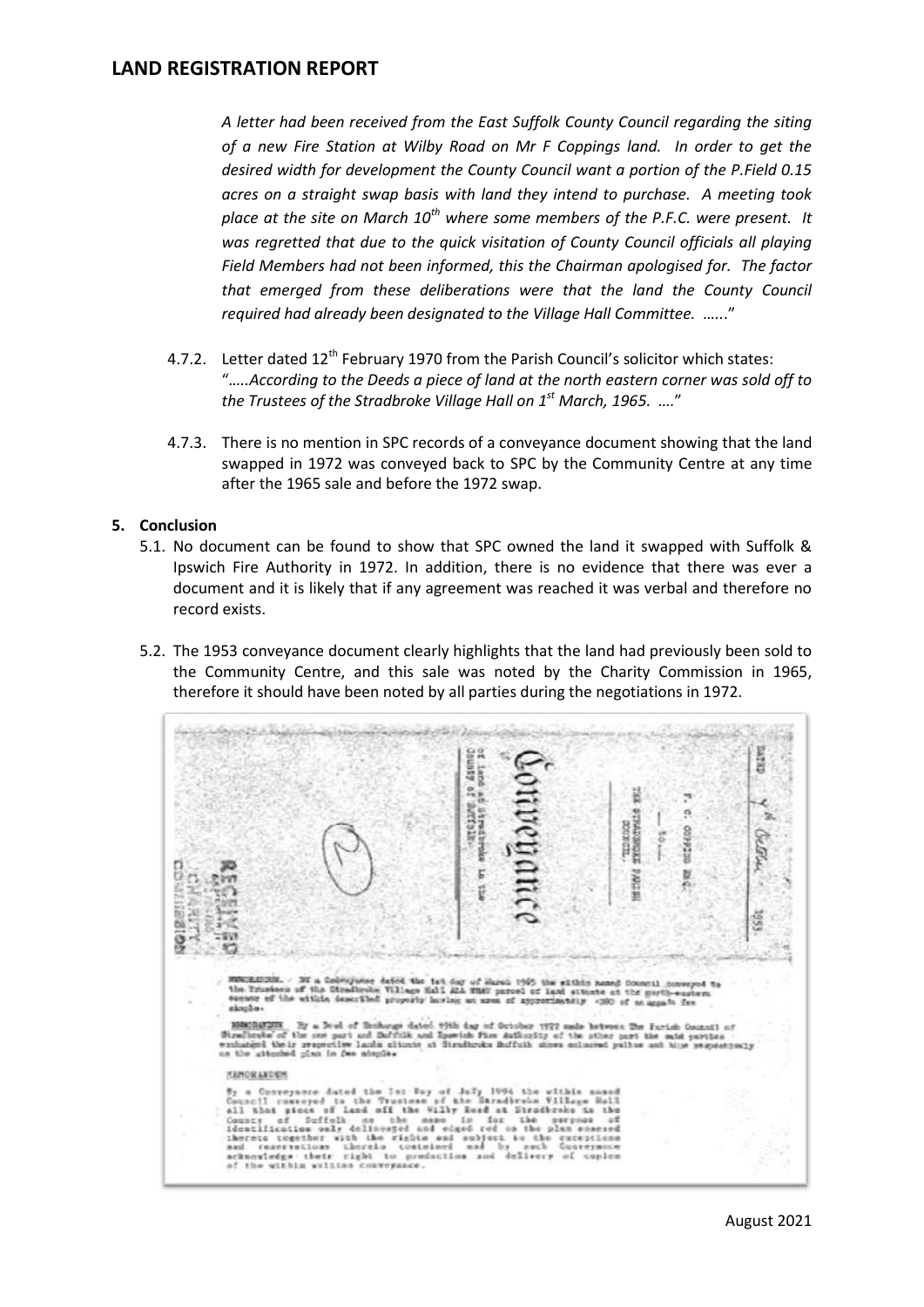- 5.3. The Suffolk & Ipswich Fire Authority (now Suffolk County Council) owned the "blue" area and the Village Hall Trust (now Stradbroke Sports & Community Centre) owned the "yellow" area on the map in point 3.3.3. Therefore, as SPC did not legally own the land in 1972 the swap the conveyance was faulty and the Community Centre should have been the party involved with the Fire Authority not SPC.
- 5.4. Suffolk County Council has stated it obtained the land in good faith and has registered its title on the land.

An extract from the register shows the area obtained in the 1972 has been included in the registration.



5.5. In January 2021, SPC provided the Community Centre with an update explaining the findings of the investigation at that time and making following suggestions:

*There are two options available to resolve this issue:*

- *1.1. The land can be conveyed by the Parish Council to the Stradbroke Sports and Community Centre and the land registered accordingly (this would rectify the erroneous land swap in 1972); or*
- *1.2. the Parish Council can apply for a Possessory Title of the land*.
- 5.6. As a Charity, the Community Centre is obliged to obtain best value for a disposal of land. In 1972 Suffolk County Council obtained land that was owned by the Community Centre and the Centre has had a zero return on this. If the Tennis Court land had been conveyed to the Community Centre at the time, this would have in all likelihood been considered a best value transaction.

#### **6. What happens next?**

- 6.1. The current situation is that in 1972:
	- 6.1.1. SPC conveyed land to Suffolk County Council which was in fact owned by the Community Centre – this land forms part of the current fire station.
	- 6.1.2. Suffolk County Council conveyed land it owned to SPC this land now forms the Tennis Court area at Wilby Road.
- 6.2. The Community Centre has written to confirm that following discussions at their July 2021 meeting, Trustees have voted that they would take ownership of the area of land that forms the Tennis Courts.
- 6.3. In summary, the investigation shows that the land conveyed to SPC from Suffolk County Council was owned by them at the time. However, the land conveyed to Suffolk County Council was not owned by SPC at the time of the land swap in 1972. The strip of land which now forms part of the Fire Station at Wilby Road was in fact owned by the Community Centre in 1972. Therefore, the conveyance in 1972 was faulty.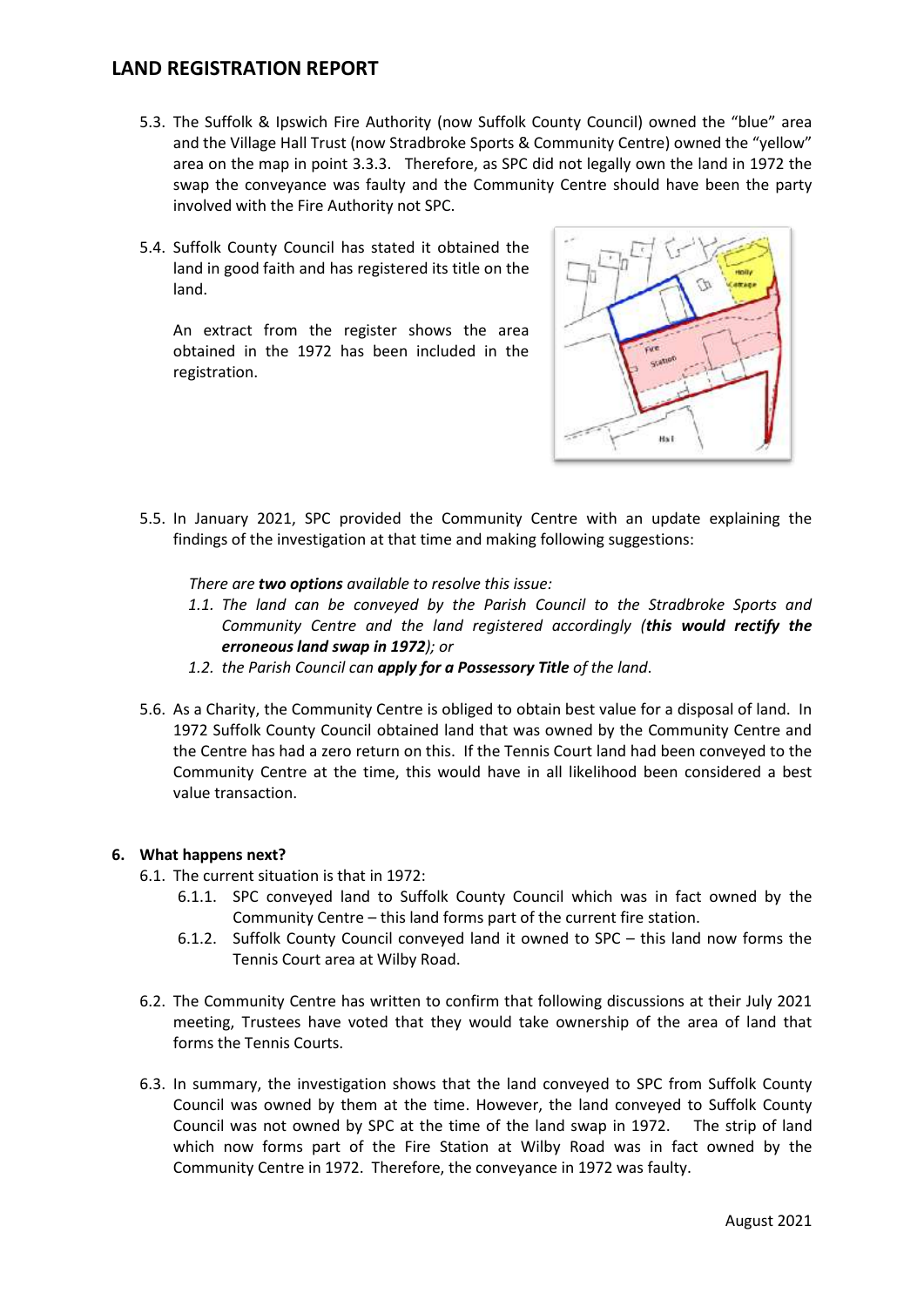- 6.4. The options that available to regularise the matter are:
	- 6.4.1. SPC applies for possessory title of the Tennis Courts
	- 6.4.2. SPC conveys the Tennis Court land to the Community Centre
	- 6.4.3. The faulty conveyance is set aside allowing Suffolk County Council and the Community Centre to work together to regularise the ownership issues.
- 6.5. With regards to the options above:
	- 6.5.1. As the Community Centre Trustees feel the land should be in the ownership of the Centre, it would not be possible for SPC to claim possessory title as this would be challenged.
	- 6.5.2. It was originally suggested that a conveyance of the land to the Community Centre would be possible, however in the intervening period it has become clear that this may be more complicated than originally thought given the regulations concerning Parish Councils and disposal of assets.
	- 6.5.3. Legal advice is currently being sought on the procedure available to SPC for seeking to set aside the faulty 1972 conveyance. This would allow a speedy conclusion with Suffolk County Council and the Community Centre working together to resolve the matter.

*The full correspondence from the Community Centre and Suffolk County Council is attached for reference.*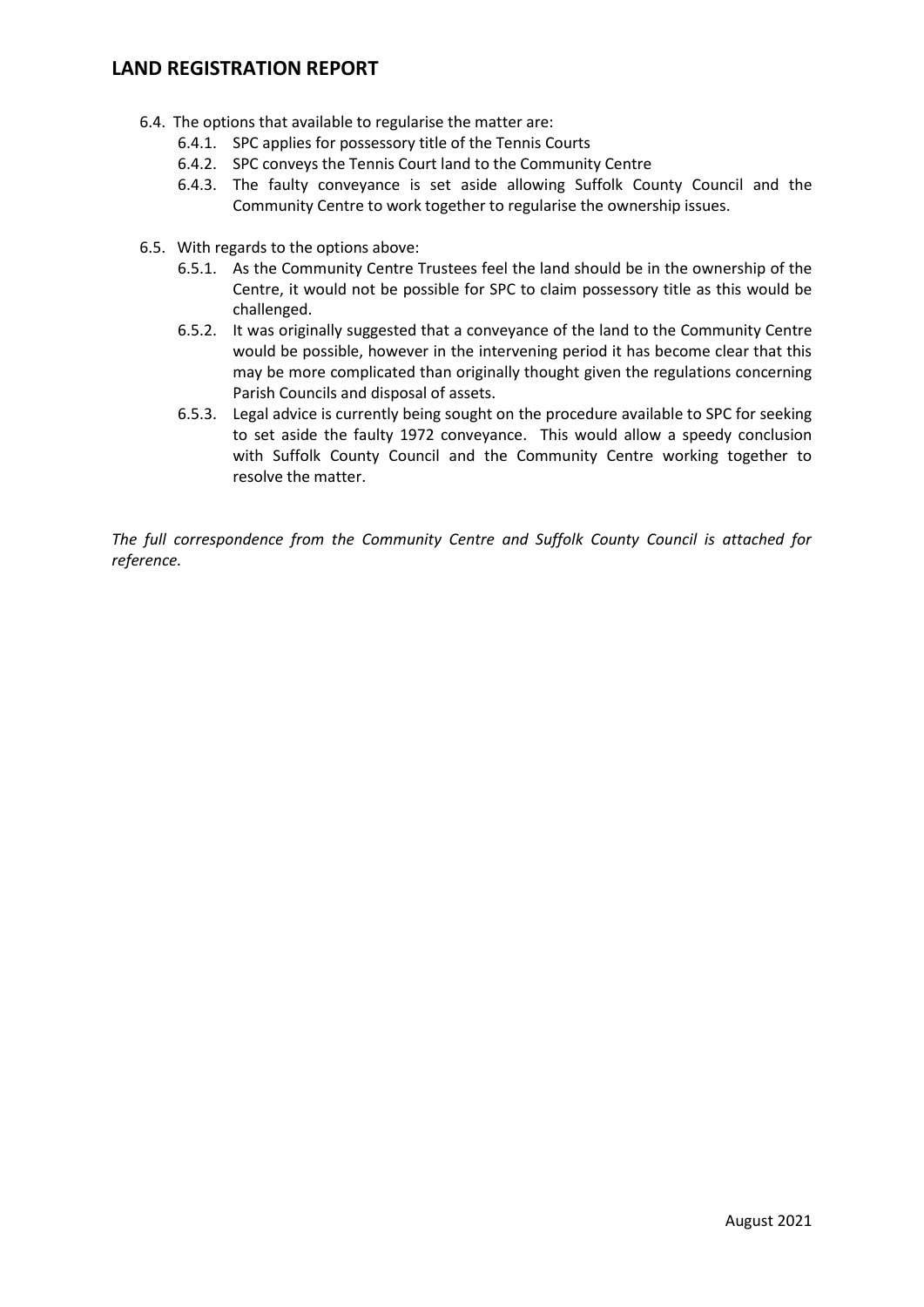#### **Email from Stradbroke Sports & Community Centre**

#### 23.7.21

Letter to Stradbroke P.C. from Stradbroke Sports & Community Centre re: Registration of Land/Tennis Courts

Dear Odile

At the last SSCC Committee meeting on 13.7.21 the transfer of the registration of this piece of land was discussed as item 6 on the agenda and was minuted as copied below:

#### *6. Land Registration*

*A discussion took place concerning the advantages and disadvantages of the SSCC or the PC owning the tennis courts. The annual cost would be approximately £200 for maintenance plus there would be initial legal fees for a transfer and land registration.*

JM proposed that the land on which the tennis courts are based reverts to the SSCC; NS seconded this *Vote: 8 (carried)*

*As this was carried no second proposal that the PC retains the land was required.*

*A face-to-face meeting is needed to inform the PC of the decision and agree next steps.*

*Action: GRD*

As a result of this decision, representatives of the SSCC have requested to meet with representatives of the PC to discuss the procedure for transfer and have agreed to attend a meeting with them on August 9th.

We look forward to a satisfactory outcome for all following this meeting.

Yours sincerely

Gillian Rennie-Dunkerley Secretary Stradbroke Sports & Community Centre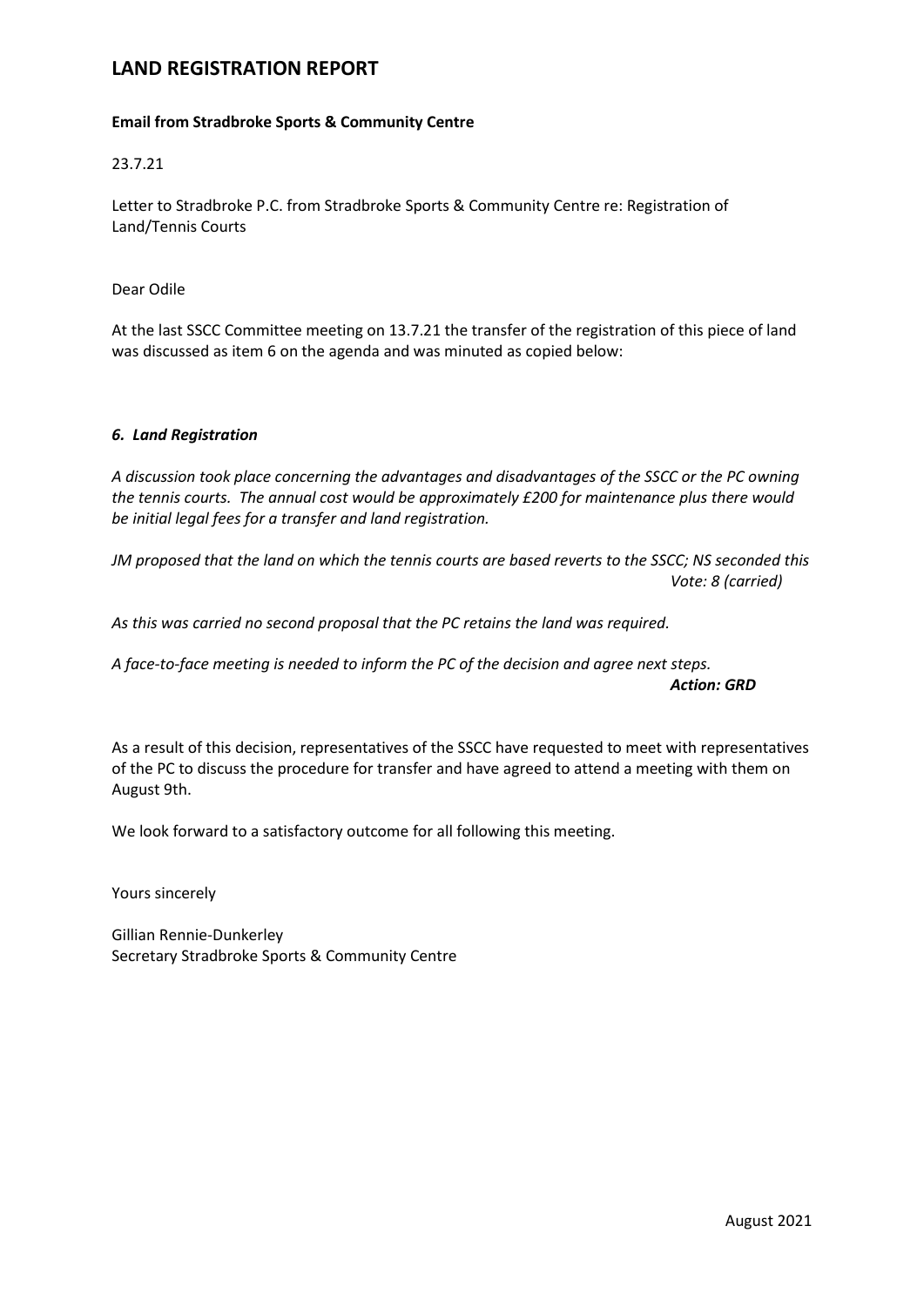#### **Email correspondence with Suffolk Legal.**

**Deed of Exchange RE: Land at Stradbroke Suffolk** Stradbroke Parish Council <stradbrokepc@outlook.com> Wed 20/01/2021 15:19 To: Corinne McGrath – Suffolk Legal

1 attachments (2 MB) hammh3\_10-02-2020\_11-55-04.pdf;

As discussed this is the conveyance document received from SCC as per email below.

Regards Odile Wladon Clerk Stradbroke Parish Council

\_\_\_\_\_\_\_\_\_\_\_\_\_\_\_\_\_\_\_\_\_\_\_\_\_\_\_\_

*Attachment:* **Deed of Exchange RE: Land at Stradbroke Suffolk** Hannah Hammond Mon 10/02/2020 12:07 To: Parish - Stradbroke <StradbrokePC@outlook.com> Cc: Mark Constance ; Simon Cartmell

1 attachments (2 MB) hammh3\_10-02-2020\_11-55-04.pdf;

Dear Odile

Please find attached a scanned copy of the 'Deed of Exchange RE: Land at Stradbroke Suffolk'.

I found this within the documents returned from our records.

This document shows the exchange of the two pieces of land that took place in 1972 in respect of the Fire Station at Stradbroke.

If you require to see the original document we can arrange for you to come and view this.

Hopefully this will assist you with the registration of the land.

Kind Regards

#### **Hannah Hammond**

*Apprentice Estates & Commercial Property Surveyor* Corporate Property – Assets and Investment Corporate Services Suffolk County Council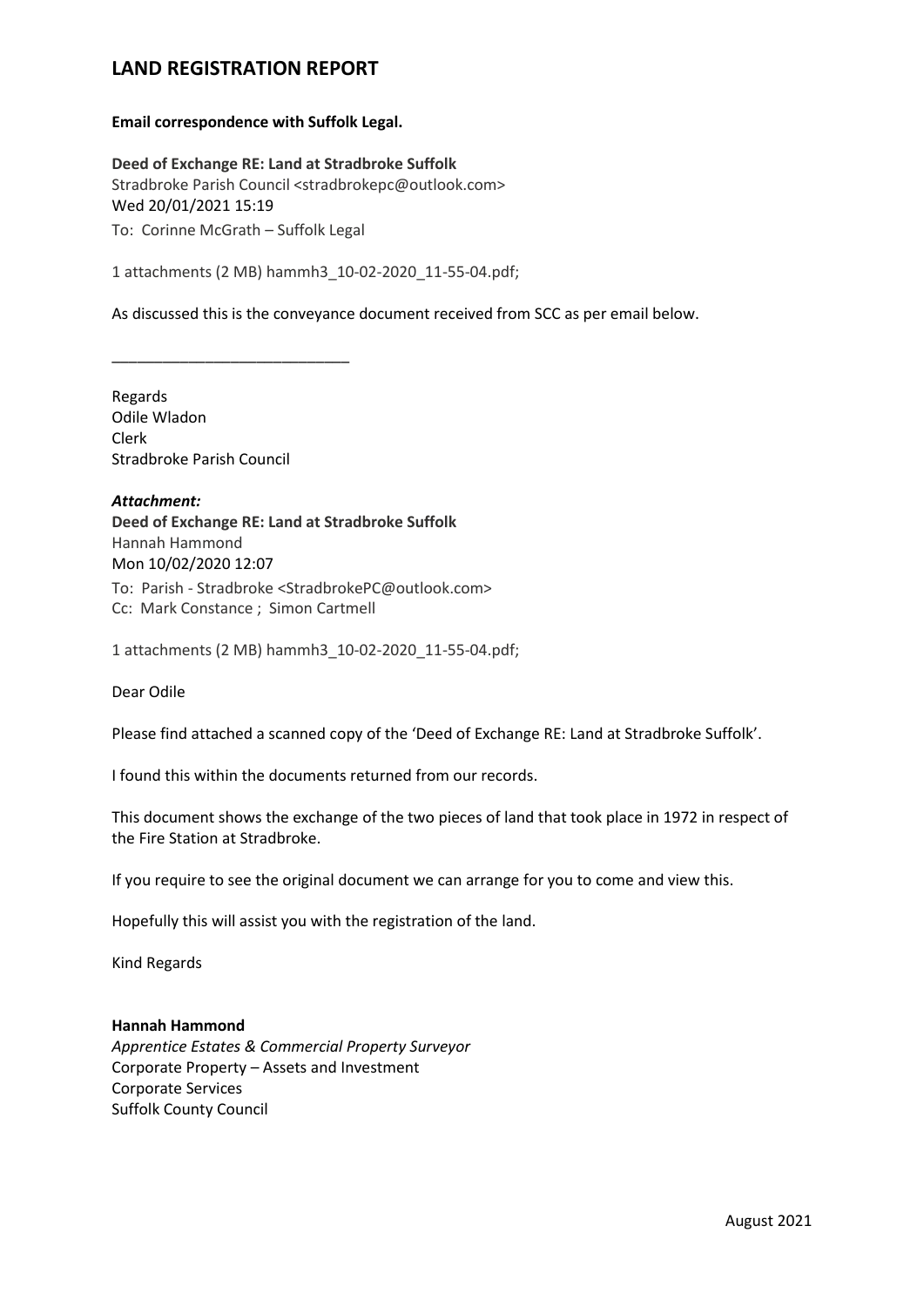**RE: Deed of Exchange RE: Land at Stradbroke Suffolk** Corinne McGrath Wed 20/01/2021 19:33 To: Parish - Stradbroke <StradbrokePC@outlook.com> Dear Odile,

Thank you for your email attaching the transfer effecting the land swap between SCC and Stradbroke PC.

I have checked our title with Land Registry and can see that the yellow land has been duly transferred to the County via the Deed of Exchange dated 19 October 1972 (the 1972 Conveyance) on the basis that the PC is the owner of the yellow land which it holds as part of a larger parcel of land under a conveyance dated 7 October 1953 made between Fredrick Copping and the PC (the 1953 Conveyance). This is the conveyance that you say has either been lost or destroyed or has never existed. If the conveyance did not exist it seems illogical that it is so clearly defined in the 1972 Transfer.

I would be interested to see the correspondence you received from Land Registry when they refused to register the land transferred to the PC under the Second Schedule of the 1972 Conveyance (the blue land).

Kind regards,

**Corinne McGrath** Legal Services Manager Suffolk County Council Legal Services

**Re: Deed of Exchange RE: Land at Stradbroke Suffolk** Stradbroke Parish Council <stradbrokepc@outlook.com> Wed 20/01/2021 19:43 To: Corinne McGrath

I am afraid that there is another conveyance from 1965 in which that parcel of land was conveyed to the Village Hall Trust in 1965 - this is why I stated that the land was not in the ownership of the parish council at the time.

I have both the 1953 and 1965 documents.

\_\_\_\_\_\_\_\_\_\_\_\_\_\_\_\_\_\_\_\_\_\_\_\_\_\_\_\_

Regards Odile Wladon Clerk Stradbroke Parish Council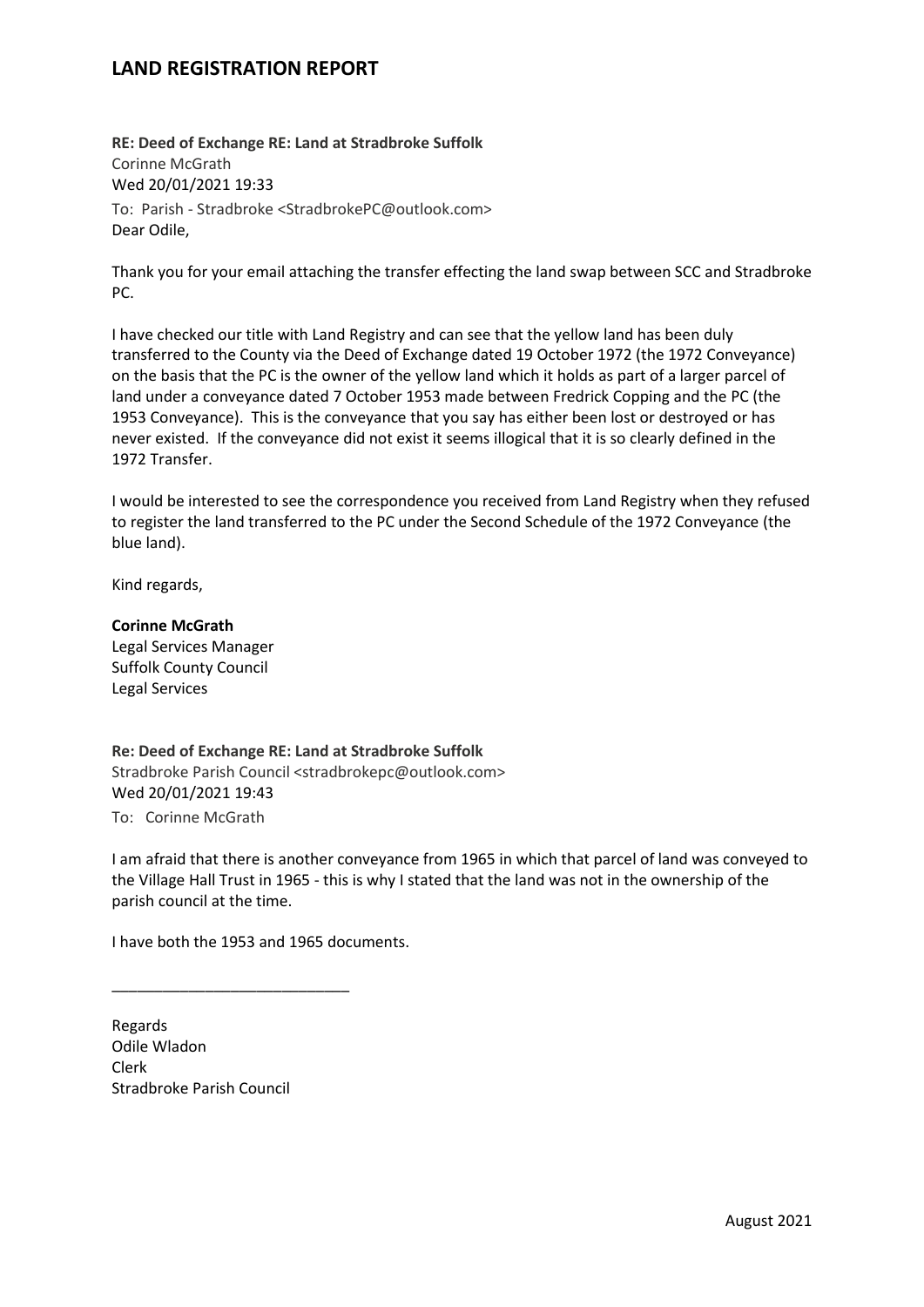**RE: Deed of Exchange RE: Land at Stradbroke Suffolk** Corinne McGrath Wed 20/01/2021 19:51 To: Parish - Stradbroke <StradbrokePC@outlook.com>

Thank you Odile. Please send me the 1953 Conveyance and the 1965 Conveyance.

Regards,

#### **Corinne McGrath**

Legal Services Manager Suffolk County Council Legal Services

### **Re: Deed of Exchange RE: Land at Stradbroke Suffolk**

Stradbroke Parish Council <stradbrokepc@outlook.com> Thu 21/01/2021 09:17 To: Corinne McGrath

2 attachments (5 MB) SSCC 1965 conveyance.pdf; map for 1965 conveyance.pdf;

The 1953 conveyance document is with the solicitor undertaking the land registration work for the Parish Council but I will endeavour to obtain a copy.

The 1965 conveyance is attached.

As you will see the document also contains the constitution for the Village Hall Trust and I can only assume that this document may have been misfiled between 1965 and 1972 and therefore not taken into consideration when the land swap occurred as I can think of no other explanation as to why this document was not referenced at the time.

Regards Odile Wladon Clerk Stradbroke Parish Council

**RE: Deed of Exchange RE: Land at Stradbroke Suffolk** Corinne McGrath Thu 21/01/2021 21:53 To: Parish - Stradbroke <StradbrokePC@outlook.com>

Hi Odile,

Thank you for your email.

I note that the 1953 conveyance is with your solicitor and thank you for your offer to obtain a copy. When you do so I will provide comments on both conveyances.

My initial comments on the 1965 Conveyance are that